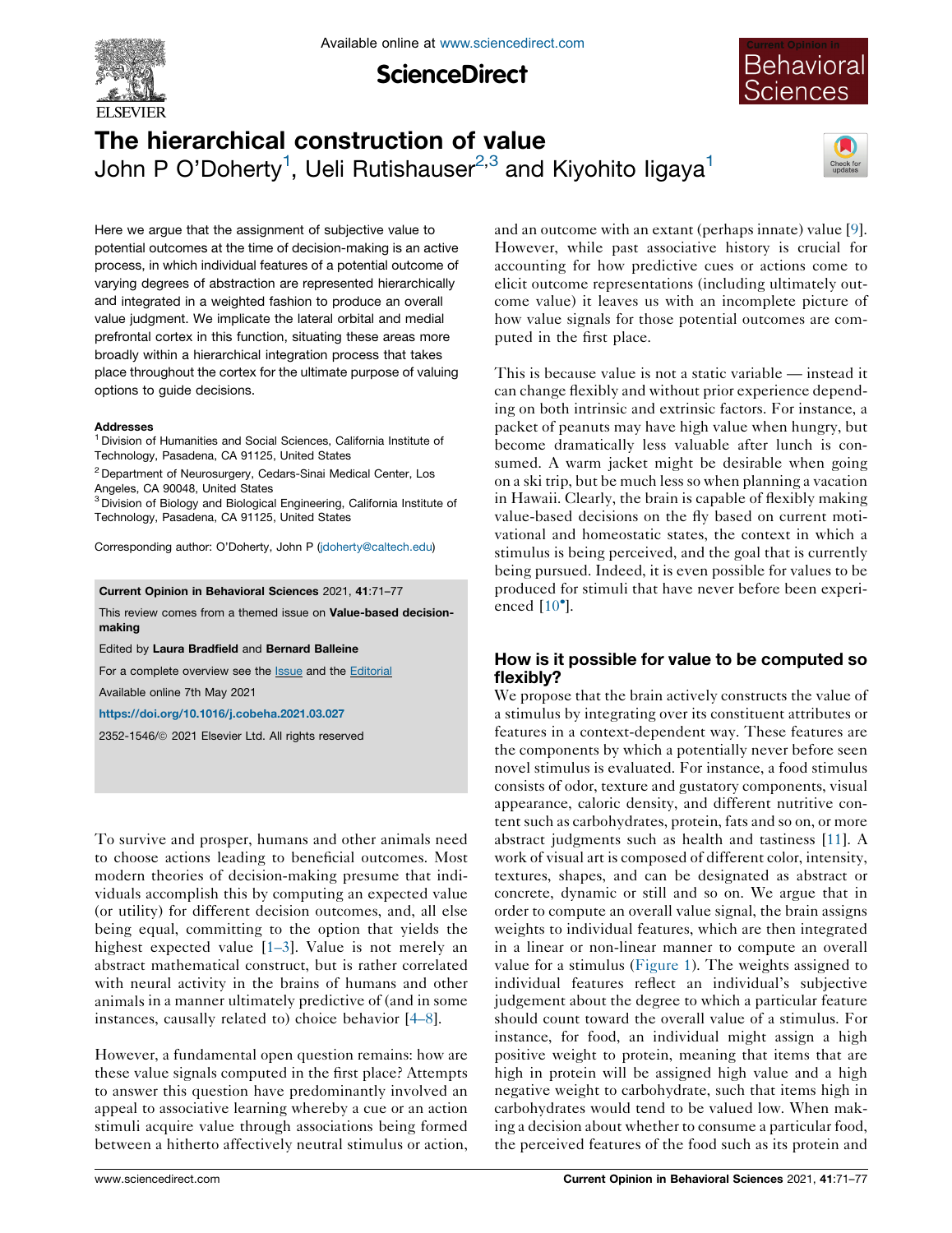<span id="page-1-0"></span>



Illustration of hierarchical active value construction process. An object (here shown an item of clothing) gets broken down into underlying features, which in this case (as the object is presented visually) consists of low-level features of color, shape, visual texture and so on. Mixtures of these low-level features construct higher level features including more abstract properties of the item, such as whether the clothing is warm or not, whether the clothing item is formal or casual and so on. These features are assigned weights that in turn are integrated over to flexibly compute an overall value judgement.

carbohydrate content get combined with the weights over those features to compute an overall value.

The active construction of value from a weighted combination of underlying features naturally endows the decision-making agent with the capability to: (a) generalize value judgments across stimuli encountered in the environment, even novel ones, provided judgments about the underlying features can be made and (b) flexibly change the weights assigned to attribute features based on changes in internal motivation/homeostasis and/or external context. For instance, if encountering a new potential partner on a dating app, the potential value of that partner can be rapidly evaluated by considering their attractiveness, social status, career, and so on. Similarly, if a person highly values protein in food but then consumes a large protein-heavy meal, the weight assigned to that attribute can be switched from positive to negative resulting in an immediate change in value for any food that is high in protein.

### Hierarchy of features

Features themselves can be organized in a hierarchical manner. To illustrate let's take a visual image such as a painting. It is known that the visual cortex will extract/ detect various low-level features such as the color, texture and shapes present in the image. These features can then be used to construct more abstract, high-level features

about the painting, such as how dynamic or still the painting is. These higher level features can then in turn be integrated to compute an overall value judgement [[12](#page-5-0)].

## Different possible architectures for contextdependent feature weight integration

How might value be computed flexibly using hierarchically represented features? There are at least two ways to do this [\(Figure](#page-2-0) 2): the first is to have representations of features that are independent of context but where weights are flexibly assigned to those features according to the context. For instance, when choosing clothing to go on a ski trip, a large positive weight could be assigned to the 'warmth' of the clothing, while when planning a trip to Hawaii, the feature weight for 'warmth' might actually be negative. This approach might have the advantage of being maximally flexible for new situations and contexts, such as when transitioning to a new environment, at the cost of it being a relatively computationally expensive process to dynamically change the weights.

Another possible architecture is to have multiplicative representations of 'feature X context' whereby weights on each of the feature x context representations are fixed across contexts. Instead, what changes is the activated representations of particular feature x context combinations according to which context is currently active. Although the brain needs to mix features and contexts to generate such representations, this type of implementation might be ideal for decisions in contexts that individuals repeatedly encounter [\[13](#page-5-0)]. In this sense, context itself can be viewed as another feature, and high-level features include context-dependent features. In this implementation, learning about the value of a particular outcome in a given context such as in incentive learning [\[14](#page-5-0)], would involve training of specific context dependent feature weights. Note that such feature-context dependent weights would still enable generalization to novel stimuli in a given situation, provided that the stimulus shares features with stimuli that have already been experienced.

Determining which of these possible architectures are actually implemented in the brain and how these implementations are reflected by different measures of neural activity (i.e. BOLD fMRI, iEEG, and single-neuron) are important research questions. It is even possible that both architectures exist simultaneously, in which case another important question would be under what conditions does the brain adopt one mechanism or the other. Perhaps the computation of value for novel contexts and feature combinations might rely on a flexible weight adaptation scheme, while repeatedly encountered outcomes and contexts might rely instead on embedded feature x context representations.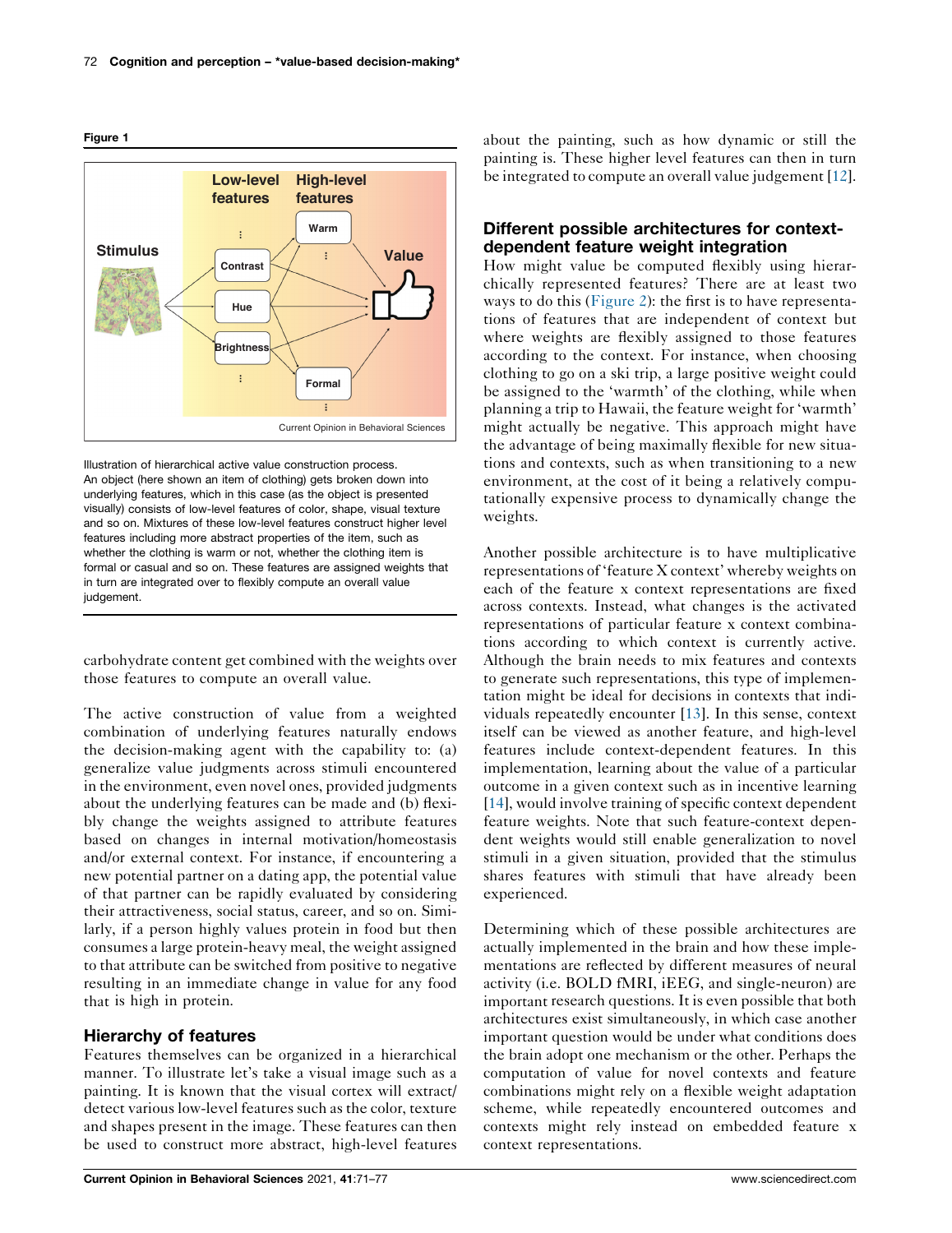

<span id="page-2-0"></span>Figure 2

Different ways to construct context-dependent value.

(a) Weight adjustment. In this scheme, stimuli features and context features are integrated in parallel. One way to achieve flexible value judgement in such a scheme is to change the integration weights according to contexts. (b) Representing mixtures of stimulus X contexts. In this mechanism, stimuli features and context information are mixed nonlinearly before value judgement, and different context x stimuli features representations are activated according to the current context. This enables flexible judgements with fixed integration weights.

Another important consideration is the role of attention in feature-based value computation. If some features are attended to more than others, this could lead to a greater weighting on those features, consistent with previous work on the role of attention on stimulus valuation [\[15](#page-5-0)]. Attention could also facilitate gating of which features enter into value construction, so that less relevant features are not considered [\[16](#page-5-0)], thereby increasing efficiency and reducing computational complexity.

### Incorporating classic decision variables

Classical economic decision variables can be accommodated as features in this framework. Two ubiquitous variables are the magnitude and probability of an outcome. A reward-maximizing strategy would simply multiply these two variables to compute an overall expected value. However, recent behavioral data suggests that at least under some contexts, human behavior deviates from this normative expectation, such that the integration of these features might be better approximated as a sub-multiplicative linear process [\[17](#page-5-0)<sup>°</sup>,[18,19](#page-5-0)].

Another set of decision variables are higher-order properties of an outcome distribution such as its variance. Different forms of variance described in economics include risk and ambiguity. It is well known that individuals vary considerably in their attitude toward these variables when making decisions [[20–22\]](#page-5-0). In the present framework, differences in preference for different forms of outcome variance can be easily approximated by assigning different weights over the components and by integrating over them alongside the mean value, as formulated in mean-variance approximations of expected utility [\[23](#page-5-0),[24\]](#page-5-0).

Thus, by treating classic decision variables as yet another set of relevant outcome features and by in turn assigning different weights to each of these features, it is possible to capture variation in behavioral preferences as accomplished in classic decision theories. Next, we briefly turn to where value construction might happen in the brain, with a particular focus on the lateral orbital (lOFC) and ventromedial (vmPFC) prefrontal cortex.

## Neural substrates of flexible value computation

It is well established that the lOFC and vmPFC are two key areas that play a central role in enabling the current value of an outcome to guide behavior. Lesions to these structures result in an impairment to alter choice behavior of a stimulus or action in order to obtain a specific outcome, when the value of that outcome has changed, by for instance feeding an individual to satiety on that specific food, or following a rapid change in the associations between stimuli or responses and outcomes [[25–28\]](#page-5-0). Neural activity in the lOFC and vmPFC tracks the current value of a predicted outcome [[29–31\]](#page-6-0), which can be updated rapidly following a change in contingencies or outcome values.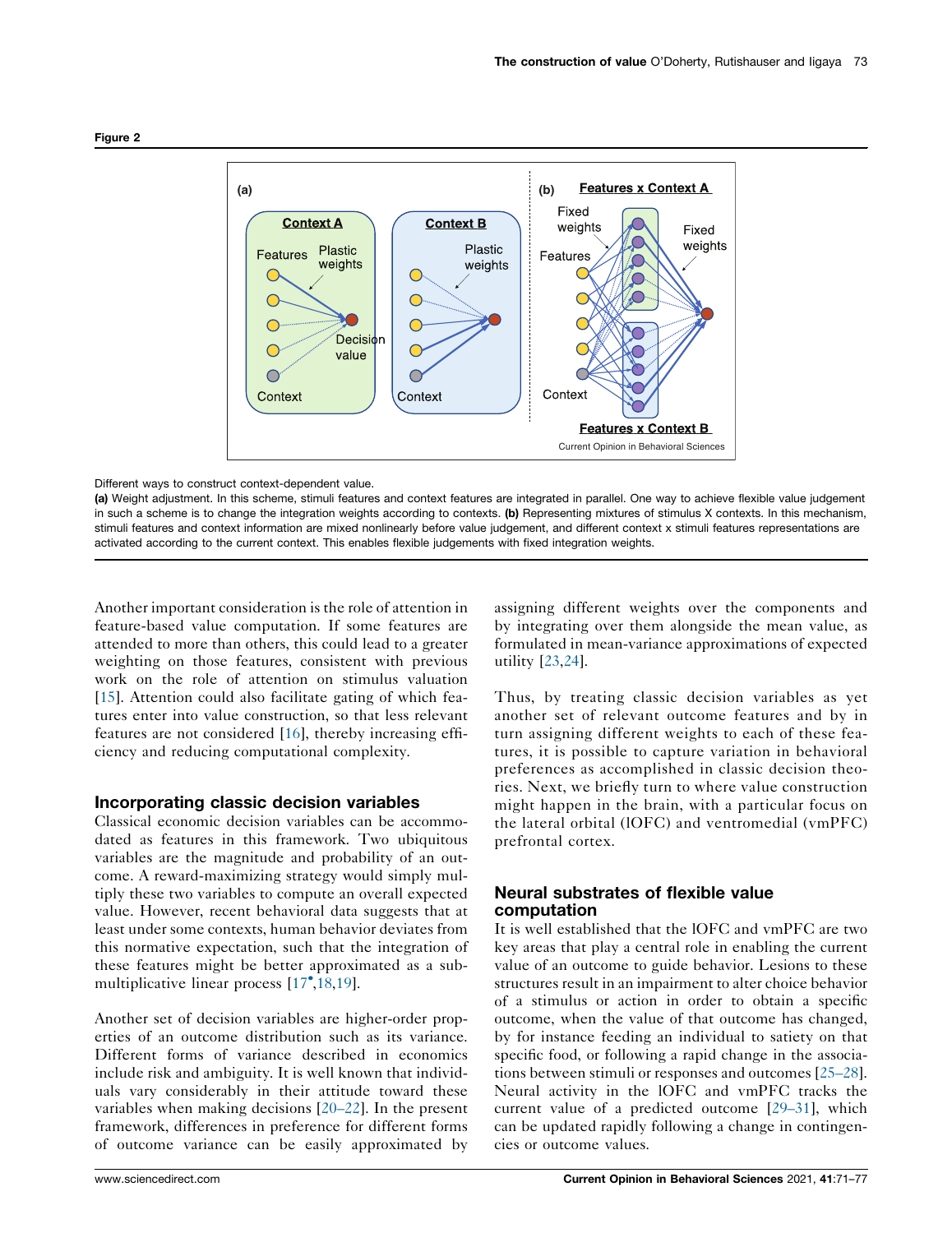## Sensory representations of prospective outcomes and outcome identity in lOFC

The sensory features of prospective outcomes per se are also represented in these regions, particularly in lOFC. The lOFC receives inputs from all sensory modalities [\[32–34](#page-6-0)] and neurons in this region respond to gustatory, olfactory, visual and auditory, and somatosensory stimuli, consistent with its role as a highly multisensory area [\[35](#page-6-0),[36\]](#page-6-0). More specifically, the identity of experienced outcomes [\[37](#page-6-0)], of the cues that predict those outcomes [\[38](#page-6-0)] and the cue-elicited identity of predicted outcomes [\[39](#page-6-0)<sup>\*</sup>], have been found to be represented in this area. Outcome specific responses in this region decrease as a function of a change in the value of an outcome induced via satiation, suggesting that the value of specific outcomes are encoded in this region [\[40](#page-6-0)]. This implies that lOFC is involved in linking cues to the sensory identity of outcomes, as well as to the value of those outcomes.

## Individual features of prospective outcomes are represented in lOFC

Howard and Gottfried [[41](#page-6-0) ] examined changes in component representations of odors at the level of

Figure 3

the fMRI BOLD signal while participants were devalued on a specific food associated with a target odor. In this study, representations of specific odor components as well as of the whole odor, showed changes in activity in OFC following satiation. Suzuki et al. [[42](#page-6-0) ] examined the extent to which the subjective value of foods could also be predicted from underlying nutritional features. In that study, hungry participants were scanned with fMRI while reporting their subjective valuation of different foods. After the scan was complete, participants saw each of the foods again and were asked to make a judgement about the relative nutritive content of a food, including its carbohydrate, protein, fat and vitamin content among other factors. Using these subjective nutritive ratings (specifically the carbohydrate, protein, fat and vitamin content), it was possible to significantly predict participants' subjective valuations for each item, suggesting that at least part of the variance in people's subjective ratings pertain to the underlying nutritive content of that food. Each of the individual nutritive components for a given food was found to be represented in the lOFC (Figure 3).

#### **(a) (b)lOFC mOFC \* \*\* \* \* <sup>60</sup> 60** Accuracy (%) **Accuracy (%)** Accuracy (%) **Accuracy (%) 50 50 40 40 0 Protein 0 Protein** Carb. **Fat Fat** Cato. **Vitami Vitami** *z* **= –8** *z* **= –16** *z* **= –14** *z* **= –16 (c) :** *P* **< 0.001 :** *P* **< 0.005 Fat Carb. Protein Vitamins** Current Opinion in Behavioral Sciences

Neural representation of subjective nutrient features in lOFC.

(a) Significant encoding was found for each nutrient factor. (b) Nutrient factors were not decodable above chance in mOFC. (c) Searchlight revealed subregions of lOFC correlating with each nutrient factor. Adapted from Ref. [\[40\]](#page-6-0).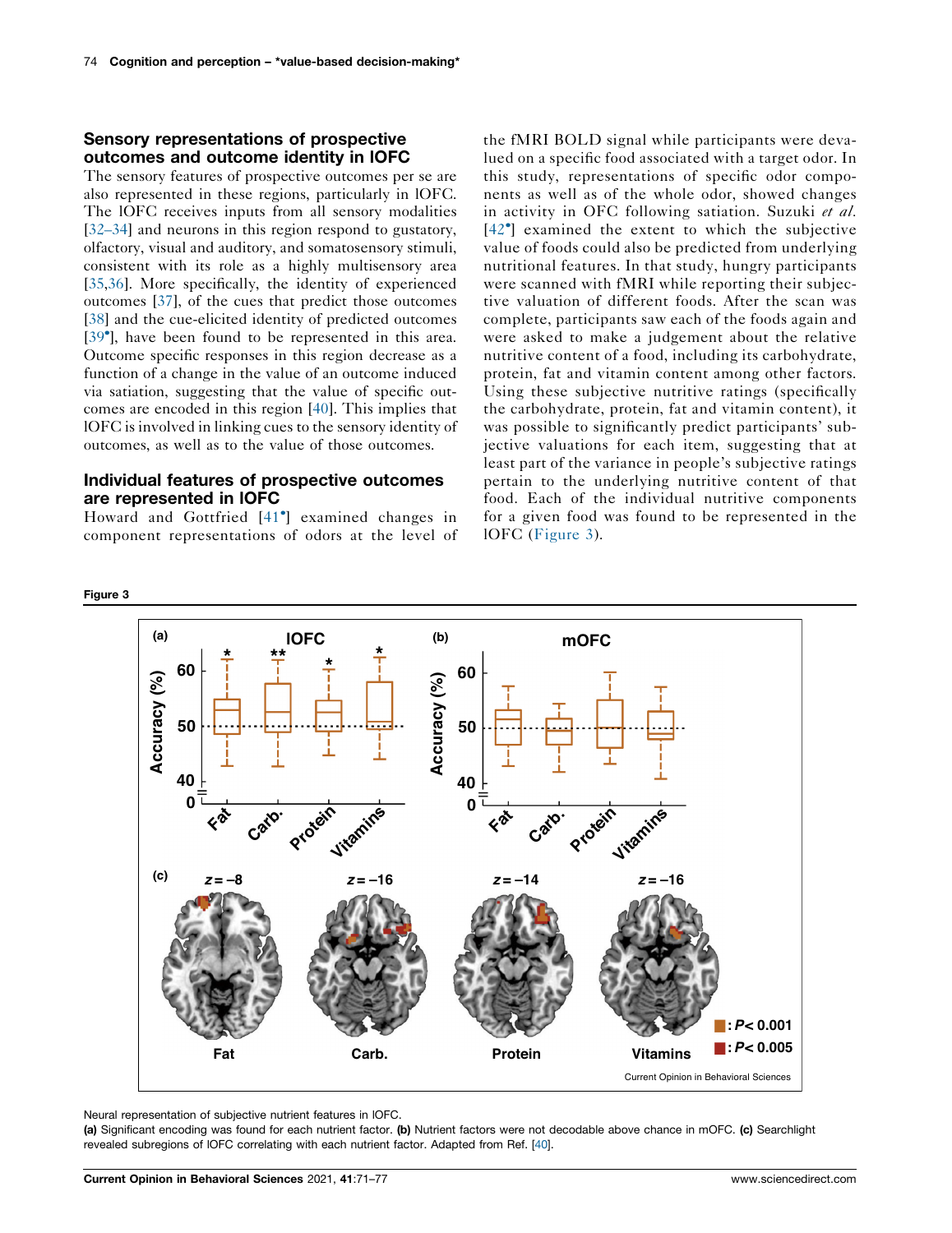

Figure 4

Hierarchical organization of value construction in prefrontal cortex.

Individual features are represented in the lateral OFC. Category-dependent value is represented in the vmPFC, where category independent value is represented in a more dorsal part of the mPFC. It is possible that category-dependent value incorporates the context-dependent value signals illustrated in [Figure](#page-2-0) 2.

## The neural organization of hierarchical value construction

Suzuki et al. also found that while IOFC contained a representation of the individual nutritive features of a food, medial parts of OFC and adjacent mPFC did not. Instead, only subjective value signals could be decoded from the vmPFC, consistent with a large literature implicating this region in encoding the value of potential goals [\[2](#page-5-0),[8](#page-5-0)[,43](#page-6-0)]. Though value signals were also found in lateral OFC, functional connectivity analyses found that lateral OFC areas involved in representing the nutritive components exhibited increased connectivity at the time of decision-making with value signals in vmPFC, suggesting that  $10FC \rightarrow$  vmPFC interactions may be involved in the weighted integration of sensory features to form an overall value signal.

There is evidence for a necessary role for vmPFC in attribute integration. Vaidya et al. found that vmPFC lesion patients utilized specific visual features differently when making aesthetic judgments [\[44](#page-6-0)]. Pelletier *et al.* trained participants on arbitrary attribute-reward associations embedded in multi-attribute artificial objects and examined whether judgements about the value of those objects was impaired following vmPFC lesions. Although a vmPFC lesion did not impact judgments for single attribute-reward associations, it did impact more complex judgements based on configurations of attributes [[45](#page-6-0)<sup>°</sup>].

There is also evidence for a topographical organization of value within the vmPFC itself. McNamee et al. [\[46](#page-6-0)] measured vmPFC activity with fMRI while participants made value judgments about three different categories of goods: consumer goods, food items, and the lotteries for monetary lotteries. Category-specific representations of value were found in the vmPFC, while mid to posterior medial OFC correlated with the value of food but not other categories, and a region of anterior medial prefrontal cortex above the orbital surface correlated with the value of non-comestible consumer items. In addition, a more dorsal region of medial prefrontal cortex was found to contain a category independent representation of value for food, non-comestible goods and the value of monetary gambles [[46\]](#page-6-0).

We thus propose a hierarchical organization of value computation in which the representation of individual stimulus features are encoded in the lOFC, these signals are in turn integrated to generate category dependent values (as in specific to types of stimulus such as food) in the ventral mPFC, which are in turn integrated into a category independent value signal more dorsally on the medial wall (Figure 4).

The hierarchical organization of value can be plausibly mapped to an even broader parts of the brain in which relevant lower level features in the earliest sensory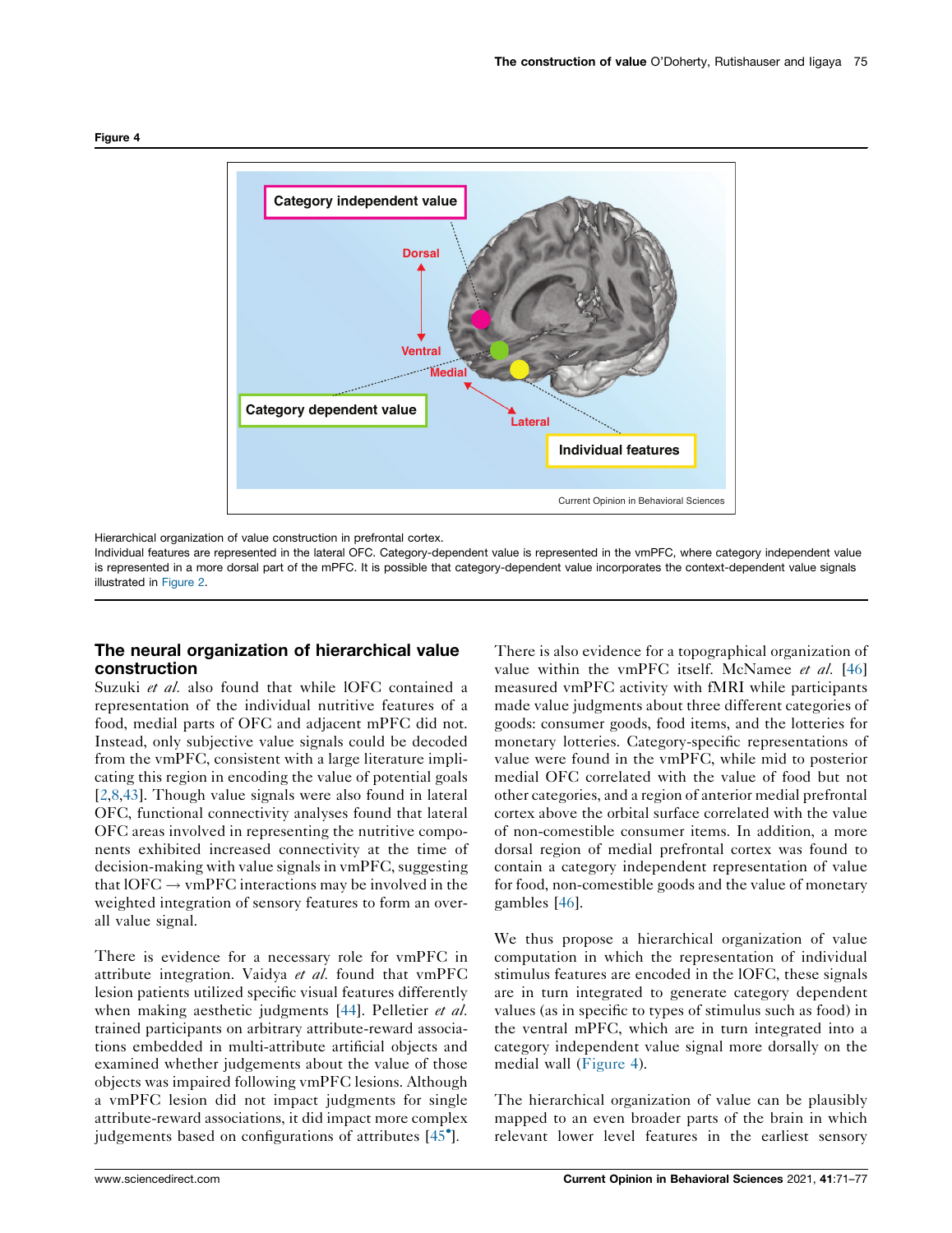<span id="page-5-0"></span>cortical areas are transformed into higher order feature representations that ultimately find their way to the lateral prefrontal cortex and these are in turn directly converted into value signals on the medial wall of prefrontal cortex [\[47](#page-6-0) ]. Furthermore, the amygdala would be a candidate for implementing context x feature computations, given prior reports of context-dependent coding in this area [[48–51\]](#page-6-0).

## **Conclusion**

We contend that the value of a prospective outcome is actively constructed from the underlying features of that outcome. This mechanism confers on an organism the means to rapidly alter behavior following a sudden change in either internal motivation or the external context or goal, therefore lying at the core of the adaptive control of behavior. This process appears to depend on a hierarchical cortical organization extending from the earliest sensory regions to the lateral and ultimately medial prefrontal cortex. Thus, rather than being pre-ordained solely by prior associative history, value can be viewed as being actively constructed by the brain in a manner that takes into account the organism's current motivational states, goals and external context.

#### Conflict of interest statement

Nothing declared.

#### Acknowledgements

This work is supported by grants from the National Institutes of Mental Health (R01MH11425, R01MH121089, R21MH120805, the NIMH Caltech Conte Center on the neurobiology of social decision-making, P50MH094258) and the National Institute on Drug Abuse (R01DA040011) to JOD. KI thanks the Swartz Foundation and Suntory Foundation.

#### References and recommended reading

Papers of particular interest, published within the period of review, have been highlighted as:

- of special interest
- 1. Rustichini A, Padoa-Schioppa C: A [neuro-computational](http://refhub.elsevier.com/S2352-1546(21)00075-9/sbref0005) model of economic decisions. J [Neurophysiol](http://refhub.elsevier.com/S2352-1546(21)00075-9/sbref0005) 2015, 114:1382-1398.
- 2. Rangel A, Hare T: Neural [computations](http://refhub.elsevier.com/S2352-1546(21)00075-9/sbref0010) associated with goaldirected choice. Curr Opin [Neurobiol](http://refhub.elsevier.com/S2352-1546(21)00075-9/sbref0010) 2010, 20:262-270.
- 3. Glimcher PW, Dorris MC, Bayer HM: [Physiological](http://refhub.elsevier.com/S2352-1546(21)00075-9/sbref0015) utility theory and the [neuroeconomics](http://refhub.elsevier.com/S2352-1546(21)00075-9/sbref0015) of choice. Games Econ Behav 2005, 52[:213.](http://refhub.elsevier.com/S2352-1546(21)00075-9/sbref0015)
- 4. Platt ML, Glimcher PW: Neural [correlates](http://refhub.elsevier.com/S2352-1546(21)00075-9/sbref0020) of decision variables in parietal cortex. Nature 1999, 400[:233-238.](http://refhub.elsevier.com/S2352-1546(21)00075-9/sbref0020)
- 5. Levy DJ, Glimcher PW: The root of all value: a neural [common](http://refhub.elsevier.com/S2352-1546(21)00075-9/sbref0025) currency for choice. Curr Opin Neurobiol 2012, 22[:1027-1038.](http://refhub.elsevier.com/S2352-1546(21)00075-9/sbref0025)
- 6. [Padoa-Schioppa](http://refhub.elsevier.com/S2352-1546(21)00075-9/sbref0030) C, Assad JA: Neurons in the orbitofrontal cortex encode [economic](http://refhub.elsevier.com/S2352-1546(21)00075-9/sbref0030) value. Nature 2006, 441:223-226.
- 7. Schoenbaum G, Chiba AA, Gallagher M: [Orbitofrontal](http://refhub.elsevier.com/S2352-1546(21)00075-9/sbref0035) cortex and [basolateral](http://refhub.elsevier.com/S2352-1546(21)00075-9/sbref0035) amygdala encode expected outcomes during learning. Nat Neurosci 1998, 1[:155-159.](http://refhub.elsevier.com/S2352-1546(21)00075-9/sbref0035)
- 8. Chib VS, Rangel A, Shimojo S, [O'Doherty](http://refhub.elsevier.com/S2352-1546(21)00075-9/sbref0040) JP: Evidence for a common [representation](http://refhub.elsevier.com/S2352-1546(21)00075-9/sbref0040) of decision values for dissimilar goods in human [ventromedial](http://refhub.elsevier.com/S2352-1546(21)00075-9/sbref0040) prefrontal cortex. J Neurosci 2009, 29[:12315-12320.](http://refhub.elsevier.com/S2352-1546(21)00075-9/sbref0040)
- 9. Mackintosh NJ: [Conditioning](http://refhub.elsevier.com/S2352-1546(21)00075-9/sbref0045) and Associative Learning. Oxford: [Clarendon](http://refhub.elsevier.com/S2352-1546(21)00075-9/sbref0045) Press; 1983.
- 10. Barron HC, Dolan RJ, Behrens TE: Online [evaluation](http://refhub.elsevier.com/S2352-1546(21)00075-9/sbref0050) of novel  $\cdot$ choices by simultaneous [representation](http://refhub.elsevier.com/S2352-1546(21)00075-9/sbref0050) of multiple [memories](http://refhub.elsevier.com/S2352-1546(21)00075-9/sbref0050). Nat Neurosci 2013, 16:1492.

This study shows that it is possible to compute value judgements even for food outcomes never before encountered.

- 11. Hare TA, Camerer CF, Rangel A: Self-control in [decision-making](http://refhub.elsevier.com/S2352-1546(21)00075-9/sbref0055) involves [modulation](http://refhub.elsevier.com/S2352-1546(21)00075-9/sbref0055) of the vmPFC valuation system. Science 2009, 324[:646-648.](http://refhub.elsevier.com/S2352-1546(21)00075-9/sbref0055)
- 12. Iigaya K, Yi S, Wahle IA, [Tanwisuth](http://refhub.elsevier.com/S2352-1546(21)00075-9/sbref0060) K, O'Doherty JP: Aesthetic preference for art emerges from a weighted [integration](http://refhub.elsevier.com/S2352-1546(21)00075-9/sbref0060) over [hierarchically](http://refhub.elsevier.com/S2352-1546(21)00075-9/sbref0060) structured visual features in the brain. bioRxiv 2020. bioRxiv [2020.02.09.940353.](http://refhub.elsevier.com/S2352-1546(21)00075-9/sbref0060)
- 13. Rigotti M, Barak O, [Warden](http://refhub.elsevier.com/S2352-1546(21)00075-9/sbref0065) MR, Wang X-J, Daw ND, Miller EK, Fusi S: The [importance](http://refhub.elsevier.com/S2352-1546(21)00075-9/sbref0065) of mixed selectivity in complex cognitive tasks. Nature 2013, 497[:585-590.](http://refhub.elsevier.com/S2352-1546(21)00075-9/sbref0065)
- 14. Balleine BW, [Dickinson](http://refhub.elsevier.com/S2352-1546(21)00075-9/sbref0070) A: The role of incentive learning in instrumental outcome revaluation by [sensory-specific](http://refhub.elsevier.com/S2352-1546(21)00075-9/sbref0070) satiety. Anim Learn Behav 1998, 26[:46-59.](http://refhub.elsevier.com/S2352-1546(21)00075-9/sbref0070)
- 15. Krajbich I, Armel C, Rangel A: Visual [fixations](http://refhub.elsevier.com/S2352-1546(21)00075-9/sbref0075) and the [computation](http://refhub.elsevier.com/S2352-1546(21)00075-9/sbref0075) and comparison of value in simple choice. Nat Neurosci 2010, 13[:1292-1298.](http://refhub.elsevier.com/S2352-1546(21)00075-9/sbref0075)
- 16. Leong YC, [Radulescu](http://refhub.elsevier.com/S2352-1546(21)00075-9/sbref0080) A, Daniel R, DeWoskin V, Niv Y: Dynamic interaction between [reinforcement](http://refhub.elsevier.com/S2352-1546(21)00075-9/sbref0080) learning and attention in [multidimensional](http://refhub.elsevier.com/S2352-1546(21)00075-9/sbref0080) environments. Neuron 2017, 93:451-463.
- 17. Koechlin E: Human [decision-making](http://refhub.elsevier.com/S2352-1546(21)00075-9/sbref0085) beyond the rational [decision](http://refhub.elsevier.com/S2352-1546(21)00075-9/sbref0085) theory. Trends Cogn Sci 2020, 24:4-6.

• **aecision theory**. Trends Cogn Scr 2020, **24**:4-6.<br>This paper argues that when solving simple economic decisions for choices presented descriptively, humans and animals use a submultiplicative integration strategy when combining over probability and magnitude variables.

- 18. Rouault M, Drugowitsch J, Koechlin E: Prefrontal [mechanisms](http://refhub.elsevier.com/S2352-1546(21)00075-9/sbref0090) combining rewards and beliefs in human [decision-making](http://refhub.elsevier.com/S2352-1546(21)00075-9/sbref0090). Nat [Commun](http://refhub.elsevier.com/S2352-1546(21)00075-9/sbref0090) 2019, 10:301.
- 19. [Farashahi](http://refhub.elsevier.com/S2352-1546(21)00075-9/sbref0095) S, Donahue CH, Hayden BY, Lee D, Soltani A: Flexible [combination](http://refhub.elsevier.com/S2352-1546(21)00075-9/sbref0095) of reward information across primates. Nat Hum Behav 2019, 3[:1215-1224.](http://refhub.elsevier.com/S2352-1546(21)00075-9/sbref0095)
- 20. Weber EU, Johnson EJ: Chapter 10 [decisions](http://refhub.elsevier.com/S2352-1546(21)00075-9/sbref0100) under uncertainty: psychological, economic, and [neuroeconomic](http://refhub.elsevier.com/S2352-1546(21)00075-9/sbref0100) explanations of risk preference. In [Neuroeconomics.](http://refhub.elsevier.com/S2352-1546(21)00075-9/sbref0100) Edited by Glimcher PW, Camerer CF, Fehr E, Poldrack RA. [Academic](http://refhub.elsevier.com/S2352-1546(21)00075-9/sbref0100) Press; [2009:127-144.](http://refhub.elsevier.com/S2352-1546(21)00075-9/sbref0100)
- 21. Ellsberg D: Risk, [ambiguity,](http://refhub.elsevier.com/S2352-1546(21)00075-9/sbref0105) and the savage axioms. Q J Econ 1961, 75[:643-669.](http://refhub.elsevier.com/S2352-1546(21)00075-9/sbref0105)
- 22. Machina MJ, [Siniscalchi](http://refhub.elsevier.com/S2352-1546(21)00075-9/sbref0110) M: Chapter 13 ambiguity and ambiguity aversion. In Handbook of the [Economics](http://refhub.elsevier.com/S2352-1546(21)00075-9/sbref0110) of Risk and [Uncertainty.](http://refhub.elsevier.com/S2352-1546(21)00075-9/sbref0110) Edited by Machina M, Viscusi K. Oxford, UK: North-Holland; [2014:729-807.](http://refhub.elsevier.com/S2352-1546(21)00075-9/sbref0110)
- 23. Markowitz H: Mean–variance [approximations](http://refhub.elsevier.com/S2352-1546(21)00075-9/sbref0115) to expected utility. Eur J Oper Res 2014, 234[:346-355.](http://refhub.elsevier.com/S2352-1546(21)00075-9/sbref0115)
- 24. d'Acremont M, Bossaerts P: [Neurobiological](http://refhub.elsevier.com/S2352-1546(21)00075-9/sbref0120) studies of risk [assessment:](http://refhub.elsevier.com/S2352-1546(21)00075-9/sbref0120) a comparison of expected utility and meanvariance [approaches](http://refhub.elsevier.com/S2352-1546(21)00075-9/sbref0120). Cogn Affect Behav Neurosci 2008, 8:363- [374.](http://refhub.elsevier.com/S2352-1546(21)00075-9/sbref0120)
- 25. Baxter MG, Parker A, Lindner CCC, [Izquierdo](http://refhub.elsevier.com/S2352-1546(21)00075-9/sbref0125) AD, Murray EA: Control of response selection by [reinforcer](http://refhub.elsevier.com/S2352-1546(21)00075-9/sbref0125) value requires [interaction](http://refhub.elsevier.com/S2352-1546(21)00075-9/sbref0125) of amygdala and orbital prefrontal cortex. J Neurosci 2000, 20[:4311-4319.](http://refhub.elsevier.com/S2352-1546(21)00075-9/sbref0125)
- 26. Ostlund SB, Balleine BW: [Orbitofrontal](http://refhub.elsevier.com/S2352-1546(21)00075-9/sbref0130) cortex mediates outcome encoding in Pavlovian but not [instrumental](http://refhub.elsevier.com/S2352-1546(21)00075-9/sbref0130) [conditioning](http://refhub.elsevier.com/S2352-1546(21)00075-9/sbref0130). J Neurosci 2007, 27:4819-4825.
- 27. Izquierdo A, Suda RK, Murray EA: Bilateral orbital [prefrontal](http://refhub.elsevier.com/S2352-1546(21)00075-9/sbref0135) cortex lesions in rhesus [monkeys](http://refhub.elsevier.com/S2352-1546(21)00075-9/sbref0135) disrupt choices guided by both reward value and reward [contingency](http://refhub.elsevier.com/S2352-1546(21)00075-9/sbref0135). J Neurosci 2004, 24[:7540-7548.](http://refhub.elsevier.com/S2352-1546(21)00075-9/sbref0135)
- 28. West EA, Forcelli PA, Murnen AT, McCue DL, Gale K, [Malkova](http://refhub.elsevier.com/S2352-1546(21)00075-9/sbref0140) L: Transient [inactivation](http://refhub.elsevier.com/S2352-1546(21)00075-9/sbref0140) of basolateral amygdala during